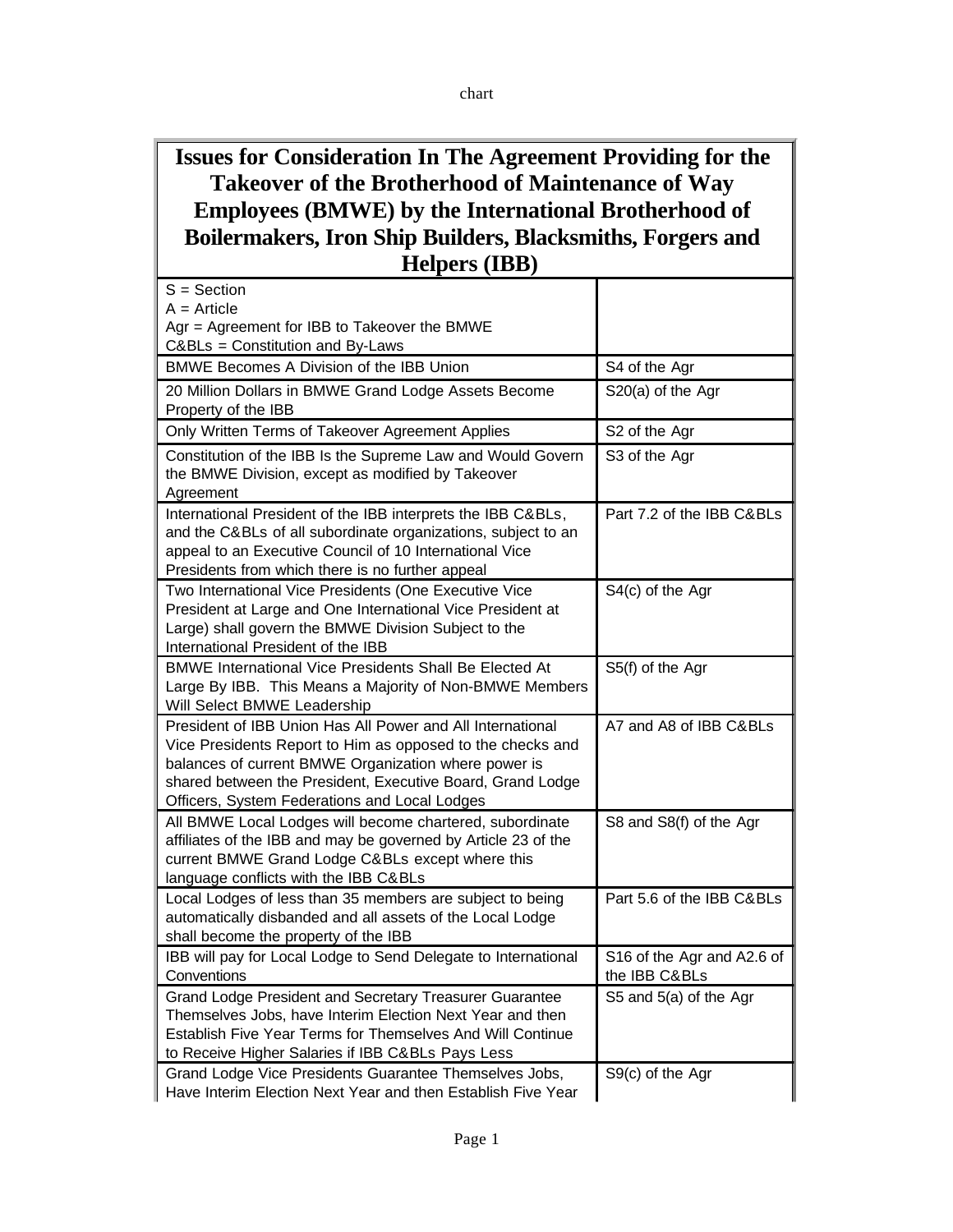| Terms for Themselves and Will Continue To Receive Higher<br>Salary With Subsequent Increases Guaranteed                                                                                                                                                                                                                                            |                                   |
|----------------------------------------------------------------------------------------------------------------------------------------------------------------------------------------------------------------------------------------------------------------------------------------------------------------------------------------------------|-----------------------------------|
| In Addition to IBB International Dues, BMWE Division<br>Members Will Continue to Pay \$3.05/month more than all<br>other IBB Members                                                                                                                                                                                                               | S12 and $12(d)$ of the Ag         |
| BMWE Division Members Continue to Pay \$1.00 Legislative<br>Assessment and \$1.00 Negotiations Assessment<br>(\$2.00/month)                                                                                                                                                                                                                        | S12(c) of the Agr                 |
| BMWE Members eligible for both current strike benefits and<br>IBB strike benefits when approved by the President of the IBB                                                                                                                                                                                                                        | S15 of the Agr                    |
| Interest From Strike Fund (1 million dollars per year) Diverted<br>to Death Benefit Fund to Ensure The Death Benefit Liability Is<br>Not Passed Onto IBB When Grand Lodge Assets Are Turned<br>Over to IBB                                                                                                                                         | Side Letter One of the Agr        |
| IBB International Dues Subject to Increase Every Year<br>Whether or Not BMWE Wages also increase while currently<br>Grand Lodge dues only increase when the average hourly rate<br>increases                                                                                                                                                       | Part 12.2.2 of the IBB<br>C&BLs   |
| Former President and Secretary Treasurer, as Well As Grand<br>Lodge Vice Presidents, Are Eligible For Two Additional<br>Pensions besides their RR Retirement Pension and current<br>BMWE Pension, for a total of four pensions upon retirement                                                                                                     | S14 (b, d and e) of the Agr       |
| All System Officers in Addition to Their Railroad Retirement<br>Pension are Eligible for Three Additional Pensions, for a total of<br>Four Pensions Upon Retirement                                                                                                                                                                                | $S14$ (b,c,d and e) of the<br>Agr |
| System Federations will continue to exist and Article 24 of the<br>Grand Lodge Constitution and By-Laws, titled, "Government of<br>Protective Department, System Divisions and Federations" is<br>made part of the Takeover Agreement, except where the<br>provisions of Article 24 conflict with the IBB C&BLs                                    | S17 of the Agr                    |
| IBB Is Governed by President and 10 International Vice<br>Presidents who Sit on an Executive Council. On this Council<br>the BMWE Division would get 2 additional seats, one for each<br>International Vice President. Although We Will Be 1/3 of the<br>Membership we will only have 1/6 of the representation on the<br><b>Executive Council</b> | IBB C&BLs and<br>Agreement        |
| Grand Lodge Headquarters In Detroit will be Shut Down                                                                                                                                                                                                                                                                                              | S4(d) of the Agr                  |
| Takeover Agreement is Enforced Through Arbitration, But Only<br>An International Vice President of the BMWE May Bring a<br>Claim and the International Vice President Is elected by the<br>IBB At Large and Not by the BMWE Division                                                                                                               | S21 of the Agr                    |
| Pension Issues Will Become a Bargaining Priority for IBB In<br>Negotiations                                                                                                                                                                                                                                                                        | Side Letter 7 of the Agr          |
| 15% of the BMWE Political League Fund Will Be Controlled by<br>the IBB                                                                                                                                                                                                                                                                             | Side Letter 17 of the Agr         |
| Health Care Issues will be A Bargaining Priority for IBB in<br>Negotiations                                                                                                                                                                                                                                                                        | Side Letter 18 of the Agr         |
| Membership Ratification of Local Agreements Preserved                                                                                                                                                                                                                                                                                              | Side Letter 21 of the Agr         |
| When BMWE and BLE Threatened to Shut Down the Country<br>When Railroad Management and the Government Tried to                                                                                                                                                                                                                                      | Fact                              |